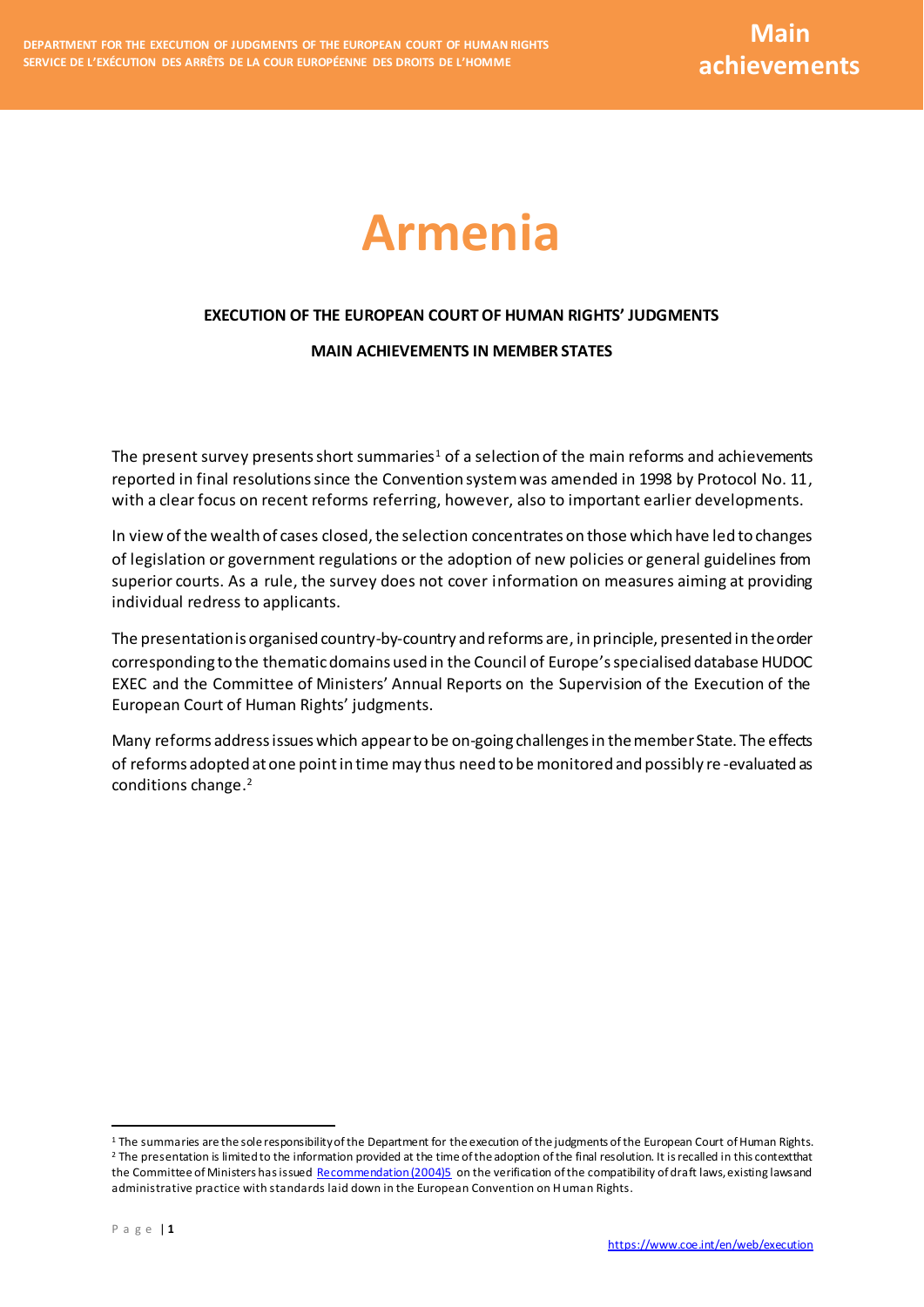## **Main achievements**

| <b>Functioning of justice</b>                                                                                                                                                                                                                                                                                                                                                                                                                                                                                                                                                                                                                          |                                                                                                     |
|--------------------------------------------------------------------------------------------------------------------------------------------------------------------------------------------------------------------------------------------------------------------------------------------------------------------------------------------------------------------------------------------------------------------------------------------------------------------------------------------------------------------------------------------------------------------------------------------------------------------------------------------------------|-----------------------------------------------------------------------------------------------------|
| Access to a court and fairness of proceedings<br>The right to challenge the lawfulness of Government decrees was introduced<br>by an amendment to the Constitution in November 2005. The amendment<br>allows for appeals to the Constitutional Court to contest the constitutionality<br>of legislative acts, including Presidential and Government decrees.                                                                                                                                                                                                                                                                                           | Melikyan (9737/06)<br><b>Final Resolution</b><br><b>CM/ResDH(2014)44</b>                            |
| In 2009, in addition to being exempt from court fees, commercial entities' right<br>to pursue judicial proceedings was further enforced, notably to allow them to<br>challenge the legality of administrative actions, in cases in which the levying of<br>such fees would make the pursuit of proceedings impossible.                                                                                                                                                                                                                                                                                                                                 | Paykar Yev Haghtanak<br>(21638/03)<br><b>Final Resolution</b><br>CM/ResDH(2011)185                  |
| The procedural requirements for lodging an appeal on points of law to the<br>Court of Cassation were amended and the requirement that only specially<br>licensed advocates could lodge such appeals was abolished in 2009. The<br>lodging by attorneys of an appeal in cassation was upheld by the Constitutional<br>Court in 2015, and legal aid is offered to ensure effective access to a court.                                                                                                                                                                                                                                                    | <b>Shamonyan (18499/08)</b><br><b>Final Resolution</b><br>CM/ResDH(2016)104                         |
| The Court of Cassation and the Constitutional Court improved the reasoning of<br>their decisions.                                                                                                                                                                                                                                                                                                                                                                                                                                                                                                                                                      | Sholokhov (40358/05)<br><b>Final Resolution</b><br>CM/ResDH(2015)116                                |
| Oral hearings in administrative cases were introduced by the new 2013 Code<br>of Administrative Procedure.                                                                                                                                                                                                                                                                                                                                                                                                                                                                                                                                             | Stepanyan (45081/04)<br><b>Final Resolution</b><br><b>CM/ResDH(2015)38</b>                          |
| In 2007, metal cages were removed from all courtrooms where criminal<br>proceedings take place.                                                                                                                                                                                                                                                                                                                                                                                                                                                                                                                                                        | Piruzyan (33376/07)<br><b>Final Resolution</b><br><b>CM/ResDH(2016)37</b>                           |
| <b>Principle of legal certainty</b><br>In 2014, more circumscribed rules on appeals on points of law were introduced<br>by amendments to the Code of Civil Procedure, in order to avoid several final<br>judgments concerning the same case.                                                                                                                                                                                                                                                                                                                                                                                                           | Amirkhanyan (22343/08+)<br><b>Final Resolution</b><br><b>CM/ResDH(2017)185</b>                      |
| <b>Enforcement of domestic judicial decisions</b><br>In 2014, a remedy was introduced to the new Code of Administrative<br>Procedure to contest Government decrees before the administrative courts,<br>including cases of slow or negligent enforcement. In order to secure the<br>payment of State debts in case of lack of funds, fixed amounts were allocated<br>from the state budget to the Compulsory Enforcement Service. In addition, the<br>electronic governance system of the judiciary was synchronized with that of<br>the Compulsory Enforcement Service, notably ensuring that the latter always<br>receive a copy of final judgments. | Khachatryan (31761/04)<br><b>Final Resolution</b><br><b>CM/ResDH(2015)37</b>                        |
| <b>Expression</b> Freedom of expression                                                                                                                                                                                                                                                                                                                                                                                                                                                                                                                                                                                                                |                                                                                                     |
| <b>Broadcasting licenses</b><br>To protect against unwarranted refusals by the National Television and Radio<br>Commission (NTRC) to grant broadcasting licences, the Television and Radio<br>Broadcasting Act was amended in 2010, introducing the obligation for NTRC to<br>provide properly substantiated and reasoned decisions with respect to the<br>selection, refusal or invalidation of such licences.                                                                                                                                                                                                                                        | <b>Meltex Ltd and Mesrop</b><br>Movsesyan (32283/04)<br><b>Final Resolution</b><br>CM/ResDH(2011)39 |